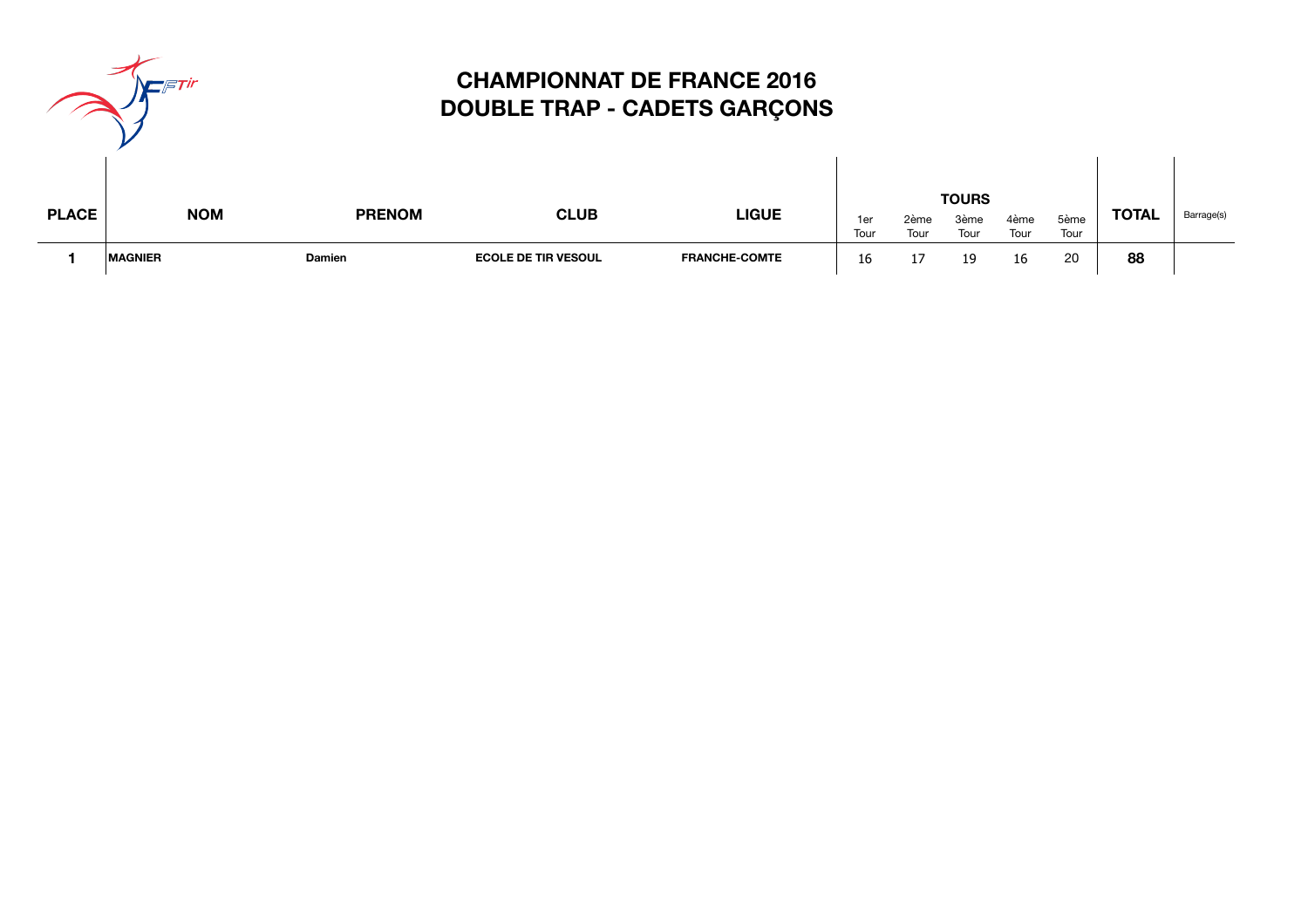|              | Tir<br>$\mathcal{F}$ |
|--------------|----------------------|
| <b>PLACE</b> | <b>NOM</b>           |
|              |                      |

# **CHAMPIONNAT DE FRANCE 2016 DOUBLE TRAP - JUNIORS GARÇONS**

| <b>PLACE</b> |                       |               |                            | <b>LIGUE</b>         |                         | <b>TOURS</b> |              |              |              |              |            |
|--------------|-----------------------|---------------|----------------------------|----------------------|-------------------------|--------------|--------------|--------------|--------------|--------------|------------|
|              | <b>NOM</b>            | <b>PRENOM</b> | <b>CLUB</b>                |                      | <sub>1</sub> er<br>Tour | 2ème<br>Tour | 3ème<br>Tour | 4ème<br>Tour | 5ème<br>Tour | <b>TOTAL</b> | Barrage(s) |
|              | <b>MONTANARO (HM)</b> | Lucas         | <b>ECOLE DE TIR VESOUL</b> | <b>FRANCHE-COMTE</b> |                         | 20           | 23           | 22           | 20           | 102          |            |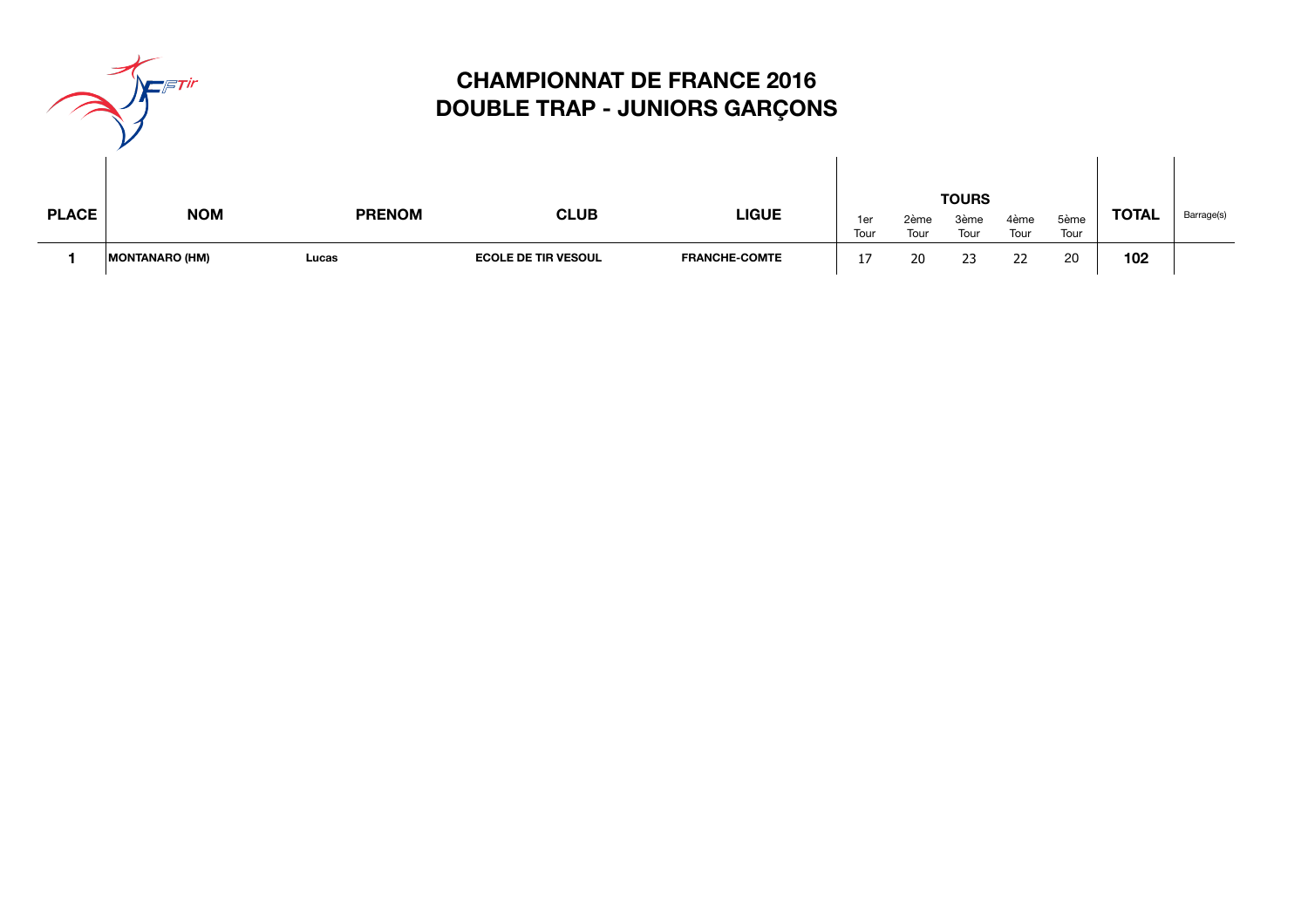

# **CHAMPIONNAT DE FRANCE 2016 DOUBLE TRAP - DAMES**

| <b>PLACE</b> | <b>NOM</b>       | <b>PRENOM</b> | <b>CLUB</b>     | <b>LIGUE</b>     | 1er<br>Tour | <b>TOURS</b><br>2ème<br>Tour | 3ème<br>Tour | 4ème<br>Tour | <b>TOTAL</b> | Barrage(s) |
|--------------|------------------|---------------|-----------------|------------------|-------------|------------------------------|--------------|--------------|--------------|------------|
|              | <b>LIEVEAUX</b>  | Patricia      | B.T.C. 02 CREPY | <b>PICARDIE</b>  | 18          | 19                           | 17           | 22           | 76           |            |
| 2            | <b>DESCHAMPS</b> | Michèle       | <b>S.T.C.B.</b> | <b>BOURGOGNE</b> | 16          | 12                           | 14           | 15           | 57           |            |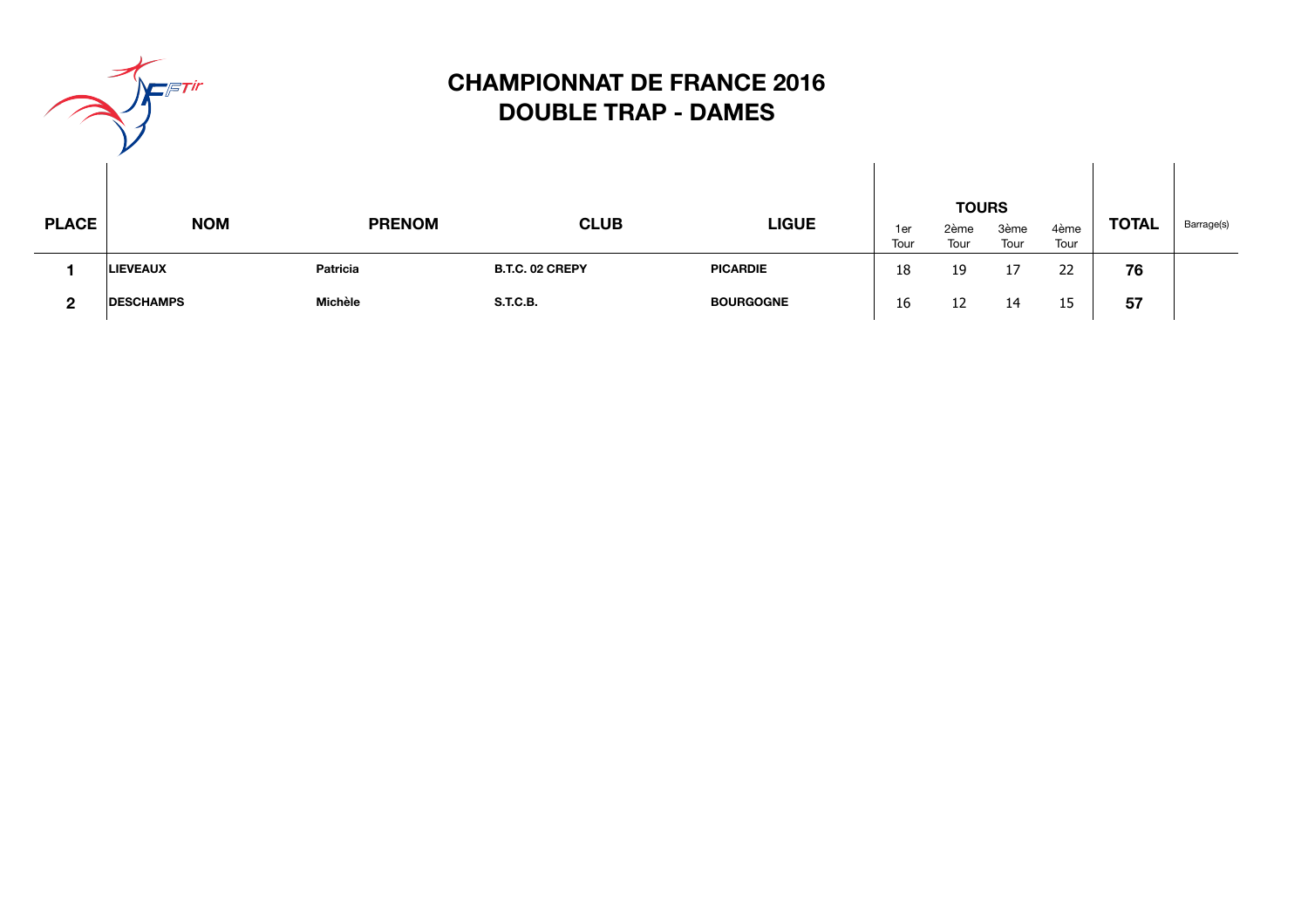

#### **CHAMPIONNAT DE FRANCE 2016 DOUBLE TRAP - SÉNIORS 1**

|                | <b>SÉRIE</b> | <b>NOM</b>      | <b>PRENOM</b>        | <b>CLUB</b>                 | <b>LIGUE</b>           | <b>TOURS</b> |              |              |              |              | <b>TOTAL</b> | Barrage(s) | <b>DEMIE</b>  | <b>FINALE</b> |
|----------------|--------------|-----------------|----------------------|-----------------------------|------------------------|--------------|--------------|--------------|--------------|--------------|--------------|------------|---------------|---------------|
|                |              |                 |                      |                             |                        | 1er<br>Tour  | 2ème<br>Tour | 3ème<br>Tour | 4ème<br>Tour | 5ème<br>Tour |              |            | <b>FINALE</b> |               |
| 1              | A            | <b>LLASERA</b>  | Laurent              | T.C. DUBOURDIEU             | <b>AQUITAINE</b>       | 22           | 27           | 23           | 27           | 25           | 124          |            | $25 + 1$      | 26            |
| $\mathbf{2}$   | A            | PASCAL D'AUDAUX | Christophe           | <b>BTC MONTELIMAR</b>       | <b>DAUPHINE-SAVOIE</b> | 23           | 25           | 29           | 24           | 26           | 127          |            | 26            | 23            |
| 3              | D            | <b>SORNAY</b>   | Yves                 | <b>S.T.C.B.</b>             | <b>BOURGOGNE</b>       | 25           | 24           | 26           | 28           | 26           | 129          |            | 22            | 25            |
| 4              | A            | <b>BLEIN</b>    | <b>Louis-Gabriel</b> | <b>STE OYONNAXIENNE TIR</b> | <b>LYONNAIS</b>        | 27           | 26           | 25           | 21           | 26           | 125          |            | $25 + 0$      | 22            |
| 5              | в            | <b>PERRIN</b>   | <b>Steve</b>         | <b>S.T.C.B.</b>             | <b>BOURGOGNE</b>       | 26           | 27           | 27           | 27           | 25           | 132          |            | 21            |               |
| 6              | в            | <b>REAU</b>     | Mickaël              | <b>B.T.C. PONS</b>          | POITOU-CHARENTES       | 24           | 23           | 26           | 27           | 24           | 124          |            | 20            |               |
| $\overline{7}$ | A            | <b>OUDELET</b>  | Fabien               | B.T.C. 02 CREPY             | <b>PICARDIE</b>        | 23           | 25           | 26           | 19           | 22           | 115          |            |               |               |
| 8              | A            | <b>MOREL</b>    | Ludovic              | <b>FRANCE TIR SPORTIF</b>   | <b>COTE D'AZUR</b>     | 19           | 23           | 22           | 26           | 23           | 113          |            |               |               |
| 9              | в            | <b>BOUCHER</b>  | Stéphane             | <b>AMICALE VINOISE TIR</b>  | <b>DAUPHINE-SAVOIE</b> | 20           | 20           | 24           | 21           | 27           | 112          |            |               |               |
| 10             | D            | <b>JULIEN</b>   | <b>Baptiste</b>      | <b>S.T.C.B.</b>             | <b>BOURGOGNE</b>       | 20           | 24           | 23           | 21           | 24           | 112          |            |               |               |
| 11             | в            | <b>OUDELET</b>  | <b>Fabrice</b>       | B.T.C. 02 CREPY             | <b>PICARDIE</b>        | 20           | 20           | 21           | 21           | 23           | 105          |            |               |               |
| 12             | в            | <b>VINCENT</b>  | Gilles               | <b>STE OYONNAXIENNE TIR</b> | <b>LYONNAIS</b>        | 21           | 19           | 22           | 18           | 18           | 98           |            |               |               |
| 13             | в            | <b>MOCELLIN</b> | Grégory              | <b>STE OYONNAXIENNE TIR</b> | <b>LYONNAIS</b>        | 18           | 19           | 24           | 21           | 16           | 98           |            |               |               |
| 14             | в            | <b>DECAYEUX</b> | Eddie                | B.T.C. 02 CREPY             | <b>PICARDIE</b>        | 19           | 22           | 16           | 16           | 19           | 92           |            |               |               |
| 15             | D            | <b>TEILLARD</b> | Thibaud              | <b>S.T.C.B.</b>             | <b>BOURGOGNE</b>       | 15           | 19           | 17           | 14           | 21           | 86           |            |               |               |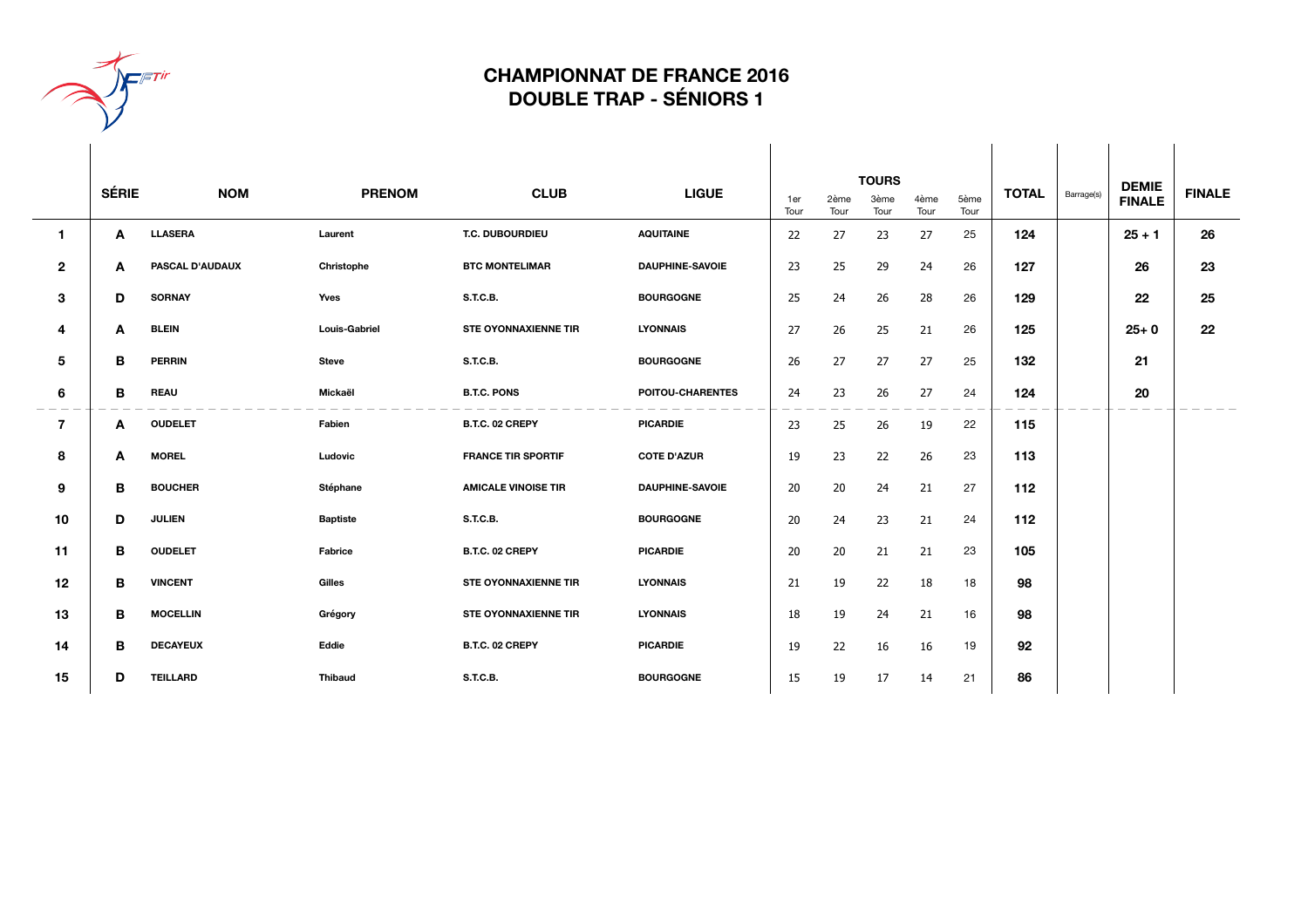

### **CHAMPIONNAT DE FRANCE 2016 DOUBLE TRAP - SÉNIORS 2**

|              | <b>NOM</b>        | <b>CLUB</b><br><b>LIGUE</b><br><b>PRENOM</b> |                             |                             | 1er  | <b>TOURS</b><br>2ème | 5ème | <b>TOTAL</b> | Barrage(s) |     |  |
|--------------|-------------------|----------------------------------------------|-----------------------------|-----------------------------|------|----------------------|------|--------------|------------|-----|--|
|              |                   |                                              |                             |                             | Tour | Tour                 | Tour | Tour         | Tour       |     |  |
|              | <b>MENNESSIER</b> | Marc                                         | <b>T.S. LA CALMETTE</b>     | <b>LANGUEDOC ROUSSILLON</b> | 27   | 27                   | 24   | 28           | 25         | 131 |  |
| $\mathbf{2}$ | <b>VANDELLE</b>   | Christophe                                   | <b>STE OYONNAXIENNE TIR</b> | <b>LYONNAIS</b>             | 20   | 20                   | 23   | 21           | 20         | 104 |  |
| 3            | <b>RHUGUET</b>    | Xavier                                       | <b>ECOLE DE TIR VESOUL</b>  | <b>FRANCHE-COMTE</b>        | 20   | 26                   | 18   | 19           | 18         | 101 |  |
| 4            | <b>BOSCARIOL</b>  | <b>Thierry</b>                               | <b>B.T.C. CHATELAILLON</b>  | <b>POITOU-CHARENTES</b>     | 15   | 17                   | 16   | 19           | 18         | 85  |  |
| 5            | <b>MAGNIER</b>    | <b>Thierry</b>                               | <b>ECOLE DE TIR VESOUL</b>  | <b>FRANCHE-COMTE</b>        | 15   | 16                   | 14   | 17           | 13         | 75  |  |